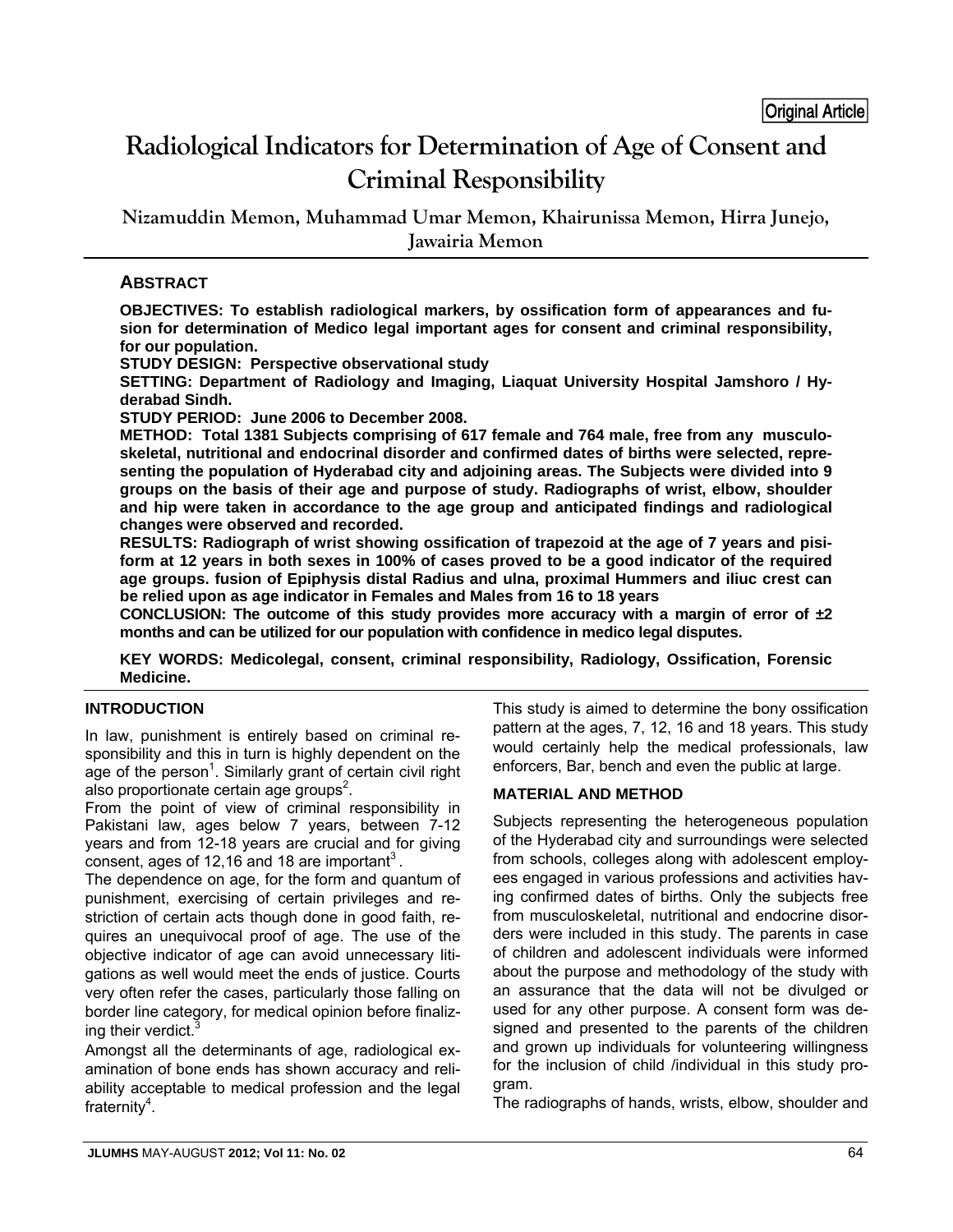pelvis necessary for the specific age group of the subject were taken in the Department of Radiology and Imaging, Liaquat University Hospital Jamshoro/ Hyderabad Sindh, to observe the ossification activity of various bones. Sophisticated (conventional) X-ray machines, 300 and 500 MA and also 50 MA portable machines were used when become necessary to take on spot radiographs in the schools.

The usual method required a single radiograph of the required area posterior-anterior view involving only a small radiation doze without significant bone marrow or gonadel exposure. Additionally lead sheets were used for enhanced protection.

Considering Medico-legal objectives of the study in mind, focus is directed to age groups 7, 12, 14, 16, and 18 years being the decisive groups in the medicolegal context. For the purpose of the study, the age groups were divided into 8 categories labeling them group A to H, indicating age group A (6-7 years), B (11-12 years), C (12-13 years), D (13-14 years), E (14 -15 years), F (15-16 years), G (16-17 years) and H (17 -18 years).

This division was done for comprehensive and closer study of changes that could have been possibly occurred with in a year's time and also to check border line cases

The radiographs were observed and interpreted by the authors and the findings were recorded on a predesigned Performa and conclusions were tabulated.

## **RESULTS**

Total subjects studied numbered 1381 comprising of 617 (44.7%) Female and 764 (55.3%) males (Table I), were divided in 8 groups such as: A, age (6-7 years) 124; B (11-12 years) 167; C (12-13 years) 200; D (13- 14 years) 198; E (14-15 years) 157; F (15-16 years) 208; G(16-17 years) 176; H (17-18 years) 133.

For age group 7 and 12 years, Radiograph of the wrist area displayed promising results, showing ossification of trapezoid and pisiform bones respectively. However females are advanced than males showing ossification of trapezoid at 6 years. Additionally distal ulna showed appearance of epiphysis at 7 years in females and at 7 years and 9 months in males. At the age of 14-15, fusion is seen in all the epiphysis at elbow in females but only fusion of lateral epicondyles in males is observed. At 16 years of age, fusion of epiphyses at elbow and distal radius and ulna showing fusion in females but in males distal ulna is found in process. At the age of 18, proximal end of humerus bone in both sexes showing fusion, whereas fusion of iliac crest in females also observed, males took another 10 months to match this finding to their female counter parts.

## **FIGURE I: FEMALE**: **FUSION OF EPIPHYSES SEEN AT ELBOW AGE: 14 YEARS AND 10 MONTHS**



**FIGURE II: MALE: FUSION OF EPIPHYSES OF DIS-TAL RADIUS AND ULNA SEEN AGE: 16 YEARS AND 10 MONTHS** 



**FIGURE III: FUSION OF LLIAC CREST IN FEMALE AGE: 17 YEARS AND 10 MONTHS**

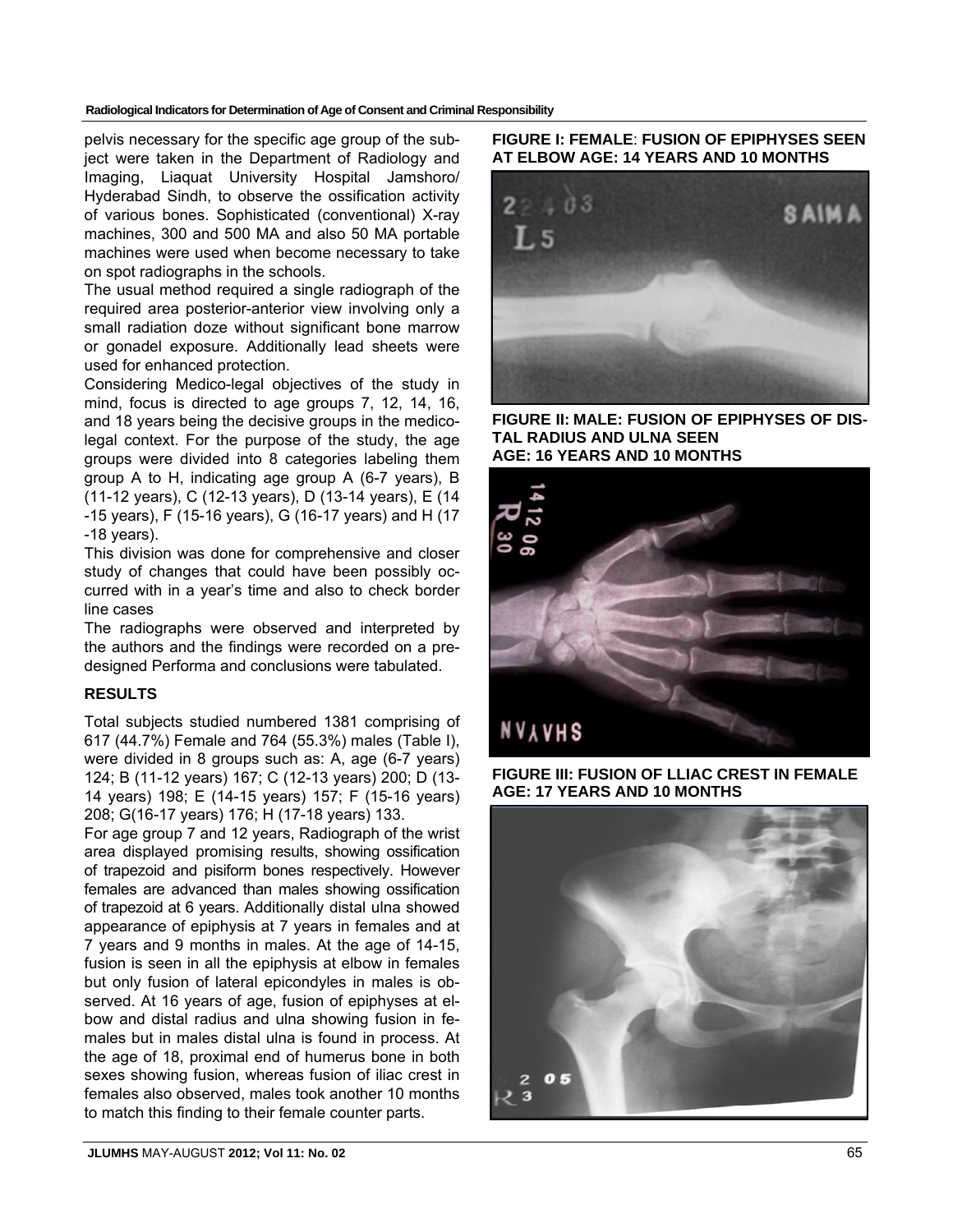# **TABLE I: DIVISION OF AGE GROUPS ALONG WITH THEIR IMPORTANCE (MEDICAL - LEGAL - SOCIAL)**

|                                                   | <b>Appearance and Fusion</b><br><b>Epiphyses</b>                                                                                                                                             | <b>Number of Subjects</b> |                     |              |                                                                                                                                                                                                                                                    |  |  |
|---------------------------------------------------|----------------------------------------------------------------------------------------------------------------------------------------------------------------------------------------------|---------------------------|---------------------|--------------|----------------------------------------------------------------------------------------------------------------------------------------------------------------------------------------------------------------------------------------------------|--|--|
| Group                                             | <b>Year Month-Day</b><br>$(Y-M-D)$                                                                                                                                                           | <b>Females</b><br>(F)     | <b>Males</b><br>(M) | <b>Total</b> | Importance                                                                                                                                                                                                                                         |  |  |
| A<br><u>6 Yrs – 7 Yrs</u>                         | Females: 7 Carpals<br>Males: 7 Carpals (7 Years)<br>Distal Ulna (F and M)<br>Females: 7 to 8 years                                                                                           | 64                        | 60                  | 124          | <b>Medical, Legal and Social</b><br>- Skeletal Maturity                                                                                                                                                                                            |  |  |
| В<br>11 Yrs-12 Yrs                                | Carpals: 08<br><b>Females and Males</b>                                                                                                                                                      | 76                        | 91                  | 167          | <b>Medical and Legal</b><br>- Capable of committing crime if there<br>is sufficient maturity of mind 7 to 12 yrs                                                                                                                                   |  |  |
| $\mathbf c$<br>12 Yrs-13 Yrs                      | <b>Females and Males:</b><br>All epiphyses present at EL-<br>BOW.                                                                                                                            | 88                        | 112                 | 200          | <b>Medical, Legal and Social</b><br>• Puberty (Female)<br>• Issuance of Passport at 12 years<br>-Skeletal Maturity                                                                                                                                 |  |  |
| D<br>13 Yrs-14 Yrs                                | <b>Females and Males</b><br>Epiphyses of ELBOW not<br>fused.                                                                                                                                 | 88                        | 110                 | 198          | <b>Medical, Legal and Social</b><br><b>FEMALES</b><br>Puberty<br>-Skeletal Maturity                                                                                                                                                                |  |  |
| E<br>14 Yrs-15 Yrs                                | <b>ELBOW</b><br><b>Females</b><br>Fusion of Epiphyses.<br><b>Males</b><br>Only fusion of epiphyses<br>of lateral epicondyle<br>14-10-00                                                      | 79                        | 96                  | 175          | Medical, Legal and Social<br><b>MALES</b><br>Puberty                                                                                                                                                                                               |  |  |
| Fig: No. I                                        | <b>Appearance of Epiphyses of</b><br><b>ILIAC CREST</b><br>Females: 14-00-00<br>14-10-00<br>Males:                                                                                           |                           |                     |              | -Skeletal Maturity                                                                                                                                                                                                                                 |  |  |
| F<br><u>15 Yrs-16 Yrs</u>                         | <b>Fusion of Epiphyses</b><br><b>FEMALES:</b><br>DISTAL RADIUS and ULNA<br><b>MALES:</b><br>Metacarpals<br>$\bullet$ ELBOW                                                                   | 97                        | 111                 | 208          | Social and Legal<br><b>16 YEARS</b><br>Eligibility for valid consent.<br>$\bullet$<br>-Skeletal Maturity                                                                                                                                           |  |  |
| G<br>16 Yrs-17 Yrs   FEMALES:<br>Fig: No. II      | <b>Fusion of Epiphyses</b><br>Proximal Humerus Y-M-D<br><b>MALES:</b><br>16-10-00<br>Distal ULNA and Radius                                                                                  | 67                        | 109                 | 176          | <b>16 YEARS</b><br>Social and Legal<br><b>FEMALES:</b><br>Marriage contract.<br>$\bullet$<br>-Skeletal Maturity                                                                                                                                    |  |  |
| н<br>17 Yrs-18 Yrs<br>Fig: No. III<br>Fig: No. IV | <b>Fusion of Epiphyses</b><br><b>FEMALES:</b><br>$Y-M-D$<br><b>ILIAC CREST</b><br>17-10-00<br><b>MALES:</b><br>Proximal Humerus 17-10-00<br><b>Iliac Crest</b><br>After 18 years<br>18-10-00 | 58                        | 75                  | 133          | <b>Social and Legal</b><br>· Distinction of between juvinale<br>and Adult Prisoners.<br>• Marriage contract (Male 18 Years)<br>• Granting civil Rights<br>• I .D Card and Driving License<br>• Casting Vote<br>• Property maintenance and disposal |  |  |
|                                                   | <b>TOTAL</b>                                                                                                                                                                                 | 617                       | 764                 | 1381         | -Skeletal Maturity                                                                                                                                                                                                                                 |  |  |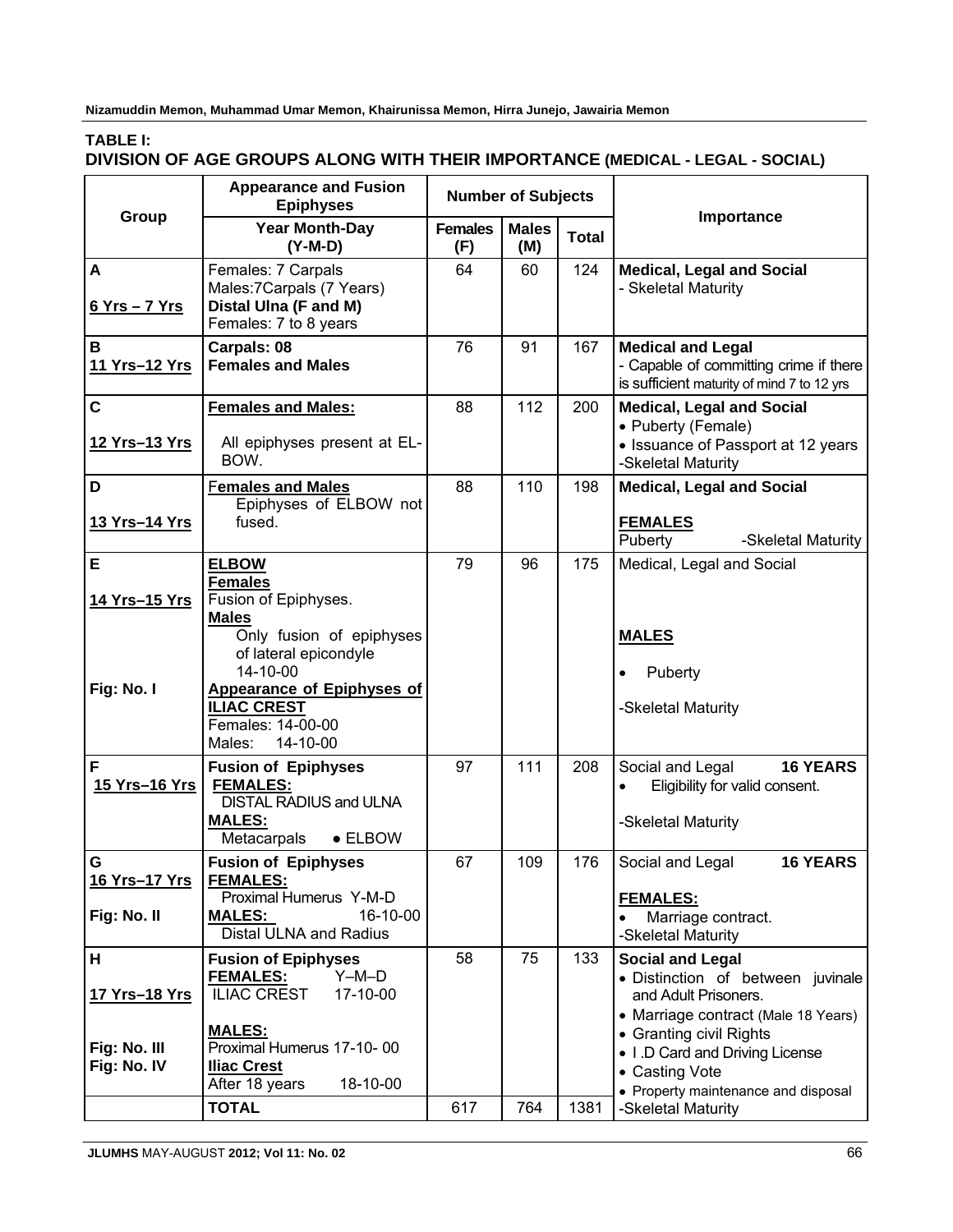## **TABLE II: MEDICO LEGAL IMPORTANCE OF AGE GROUPS STUDIED WITH REGARD TO CONSENT AND CRIMINAL RESPONSIBILITY**

| <b>Age Consent</b>                                                                                       | Importance                                                                                          |  |  |  |  |  |
|----------------------------------------------------------------------------------------------------------|-----------------------------------------------------------------------------------------------------|--|--|--|--|--|
| 12 years                                                                                                 | Consent for physical examination <sup>5</sup> .                                                     |  |  |  |  |  |
| 15 years                                                                                                 | Puberty.                                                                                            |  |  |  |  |  |
| 16 years                                                                                                 | Matrimonial alliance by female part-<br>ner, valid consent for sexual inter-<br>course <sup>6</sup> |  |  |  |  |  |
| 18 years                                                                                                 | Consent for major surgery, matrimonial<br>alliance by male partner <sup>6</sup> .                   |  |  |  |  |  |
| <b>Criminal Responsibility</b>                                                                           |                                                                                                     |  |  |  |  |  |
| 7 years                                                                                                  | Incapable of committing crime <sup>7</sup>                                                          |  |  |  |  |  |
| Guilty of offence provided attained<br>7-12 years<br>sufficient degree of mental maturity <sup>8</sup> . |                                                                                                     |  |  |  |  |  |
| 12-18 years                                                                                              | Guilty tried under juvenile justice<br>system <sup>9</sup> .                                        |  |  |  |  |  |

## **FIGURE IV: MALE: FUSION OF EPIPHYSES FOR PROXIMAL HUMERUS AGE: 17 YEARS AND 10 MONTHS**



**TABLE III: A COMPARISON OF LINES OF FUSION FOR THE DISTAL EPIPHYSES OF THE RADIUS, ULNA AND ILIAC CREST BETWEEN OTHER AUTHORS AND THE PRESENT STUDY**

|                                           | <b>Subjects</b>                                      | Fusion in years Y-M-D |              |          |              | Fusion in years Y-M-D |              |
|-------------------------------------------|------------------------------------------------------|-----------------------|--------------|----------|--------------|-----------------------|--------------|
| <b>Author</b><br>(with year)              |                                                      | <b>Radius</b>         |              | Ulna     |              | <b>Iliac Crest</b>    |              |
|                                           |                                                      | Females               | <b>Males</b> | Females  | <b>Males</b> | Females               | <b>Males</b> |
| Davis Parsons (1927)                      | English                                              | --                    |              |          | --           | --                    | 23           |
| Paterson (1929)                           | English                                              | 19-20                 | 21           | 19-20    | 21           |                       |              |
| Sindos and Derr (1931)                    | Egyptians                                            | --                    | 19-20        |          | 19-20        |                       |              |
| Galstaun (1937)                           | <b>Bengalis</b><br>Indian                            | 16                    | 18           | 17       | 18.5         | $17 - 19$             | 19-20        |
| Flecker (1942)                            | Australians                                          | 18                    | 19           | 17       | 19           |                       |              |
| Greulich and Pyle <sup>21</sup><br>(1942) | White American<br>of Upper<br>Socioeconomic<br>class | 17                    | $-$          | 17       | 18           |                       |              |
| Mackay (1952)                             | <b>East Africans</b>                                 |                       |              |          |              |                       |              |
| Hansman (1962)                            | Americans                                            | 16                    | 18           | 16       | 18           |                       |              |
| Krogman <sup>26</sup> (1962)              | English                                              | --                    |              | --       | $-$          | 18-19                 |              |
| <b>Rikhasor M and Qure-</b><br>shi (1991) | Pakistanis                                           | 16                    | 18           | 15.5     | 17.5         |                       |              |
| Present study (2008)                      | Pakistanis                                           | 15-10-00              | 16-10-00     | 15-10-00 | 16-09-00     | 17-10-00              | 18-10-00     |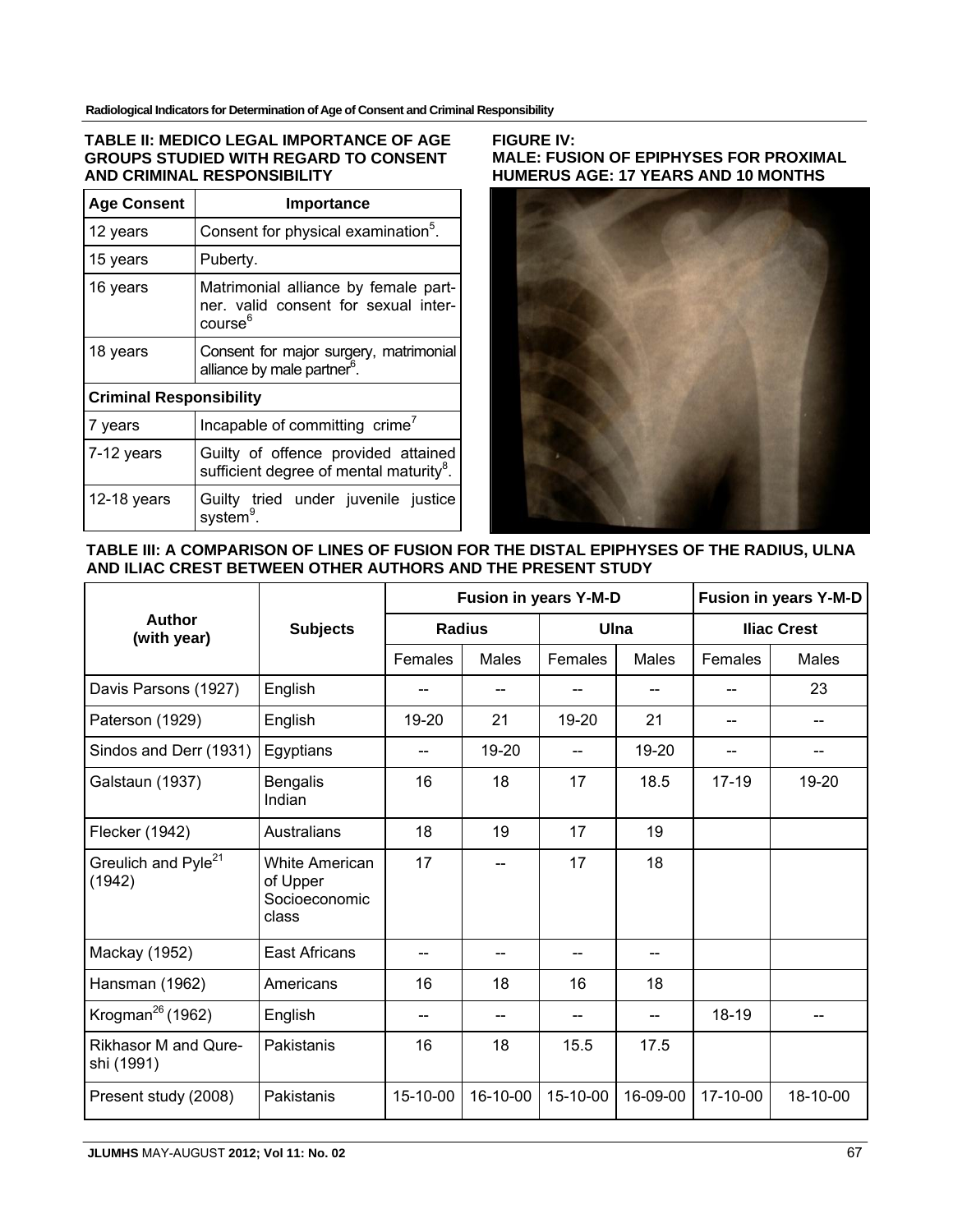## **DISCUSSION**

The statute or codified law is distinguished as civil law and criminal law. Where civil law deals with the rights of citizen in a particular state, Criminal law involves crime and its punishment. In both categories age of an individual becomes a major concern. Nuptial bonds, voting right, selling or buying of property, consent regarding contracts are the examples of cases that comes under the ambit of civil law whereas crime related cases like physical and sexual assault, kidnapping etc, are tried and punished by criminal courts.

Criminal justice requires that the accused has acted voluntarily and this philosophy has given way to general presumptions and exceptions in law. Immaturity, insanity and intoxication; all these factors negate or least mitigate criminal responsibility<sup>10</sup>. The presumptions and exceptions are well reflected in the Pakistan penal  $code^{11}$ . (P.P.C)

Section 82 P.P.C reads that child of less than 7 years in unable to commit crime. Section 83 PPC states that child of 7-12 years is presumed to be capable of committing an offence if he has attained maturity of under standing the nature and consequence of his conduct and delinquent juveniles who are below 18 years of age, are not sentenced to death and are sent to borstal jail. Section 89 says that child below 12 years can not give consent for physical examination whereas consent for a major surgical operation can only be valid if given by person above 18 years of age. Marriage at person's own will is legally acceptable when the bride has attained 16 years and bridegroom 18 years of age. Due to non availability or poorly maintained or deliberately manipulated records, reliance can not be made on the presented age document<sup>12</sup>. The lawyers under 'must-win' compulsion can exploit the condition of age to favor his client, ignoring the dispensation of justice. This situation requires an objective and reliable method of studying age

Radiological study of the bones to observe their ossification activity has long been used by various authors, throughout the globe for age estimation with promising results<sup>13</sup>. Many have compiled and published their data and even printed radiological atlas representing their population's figures<sup>14, 15</sup>. This foreign data is being used by our colleagues, especially in medico legal context. As the racial, socio- economic and environmental factors play their vital role in human growth and subsequent maturity, the observations of those

authors can not match our pattern of bony growth and changes<sup>16</sup>. The data compiled by the western or even eastern authors, if applied for medico legal purpose, poses threat to dispensation of justice. However in the present study which out numbered the quantum of cases studied by others, show both comparable and contrasting findings.

Our study of carpal bones shows that in both female and male subjects, trapezoid bone is ossified at the age of 7 years, where as the study of other authors' shows variability ranging from 4 to 7 years.(Refer table in females trapezoid, however shows some what early appearance. For determination of medico legal important age of 7 years, ossification of trapezoid bone in wrist x-ray can be labeled as a milestone.

At elbow, all the epiphysis of lateral epicondyle, proximal ulna and radius, and medial epicondyle are fused in females between 14-15 years of age where as males are at least 10 months later in showing the same picture. For estimation of age of puberty (14-15) in female finding at elbow joint can be taken as indicator.

For appearance of distal epiphysis of radius and ulna, this study shows agreement with other Pakistani researchers, but shows marked contrast with observations of Galstaun for Bengalis subjects and flecker for Australians showing 10-11 years and 6 years respectively.

Fusion of epiphysis of distal radius and ulna show time contrast of 2 years, earlier, as compared to other international authors and for about half year earlier when compared with local authors.

Iliac crest also shows 2 year early fusion both in male and female subjects than their English counterparts. The study resulted in accuracy of age estimation with a margin of error  $\pm$  2 months, the medical professionals when called for, can rely on the presented data for our community instead depending on international author's data that show contrasting results on many areas (Table No. III)

## **CONCLUSION**

As the age groups mentioned above come under debate in courts, apparent physique and presented document regarding age are misleading, radiological examination becomes the appropriate alternate. This study concludes that, for our population:

1)- Determination age of 7 years, x-ray hand and wrist, showing ossification of trapezoid bone and for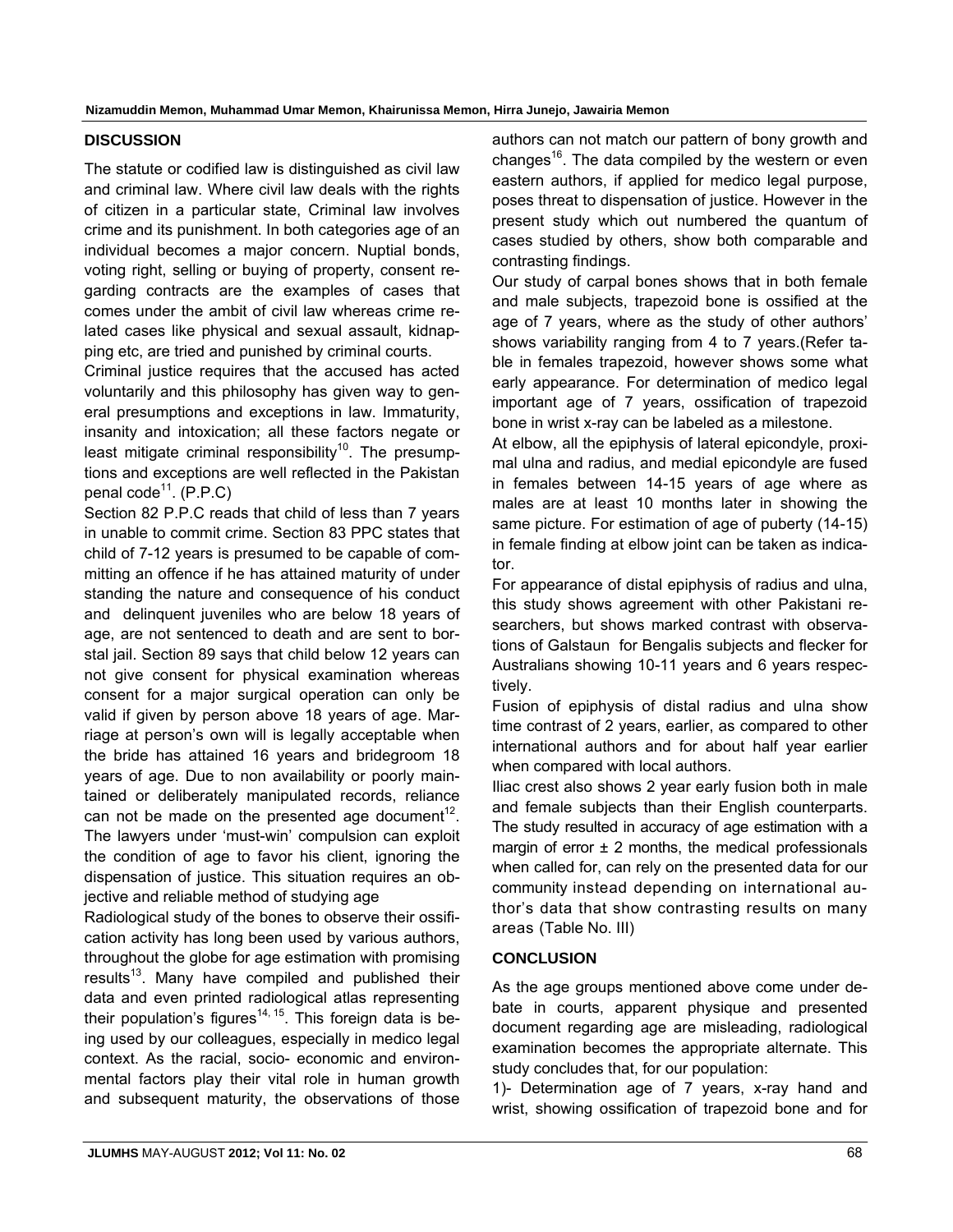12 years ossification of pisiform bone in both sexes is a good indicator.

2)- Age group 16, Fusion of epiphyses of Distal Radius and Ulna (wrist x-ray) for female and fusion of epiphyses of phalanges, metacarpals and elbow (hand and elbow x-rays) for male can be regarded as definite finding

3)- Age group 18, reliance can be made on Fusion of epiphysis of iliac crest (x-ray pelvis) for female and fusion of epiphysis of proximal humerus (shoulder area) for males.

4)- Recommended radiographs with suggested areas for specific age groups are:

 7-12 years (Hand and Elbow), 12-16 years (Elbow + Wrist) and 16-18 years (Wrist + Shoulder + Hip).

# **ACKNOWLEDGMENT**

The author Acknowledges Higher Education commission of Pakistan for the approval and funding and support throughout the project. Author also acknowledges the support by various schools principals, teachers and the parents for understanding the importance of Project and giving consent and helping in providing the subjects to be included in the study. This is also to acknowledge the entire staff of department of diagnostic Radiology and Imaging, Hyderabad sindh Pakistan for helping me for collection and preservation of the required record.

## **REFERENCES**

- 1. Rao NG, ed. Text book of Forensic Medicine and Toxicology. 2<sup>nd</sup> edition. New Delhi: Jaypee Brothers;2010.
- 2. Aggarwal G, ed. Forensic medicine and toxicology smart study series. Gurgaon: Elservier; 2009.
- 3. Parikh CK, ed. Parikh's text book of medical jurisprudence forensic medicine and toxicology.  $6<sup>th</sup>$ edition. New Delhi: CBS publishers; 1999.
- 4. Vi JK. Text book of forensic medicine and toxicology. 4<sup>th</sup> edition. New Delhi: Elsevier India; 2009.
- 5. Dikshit PC. Text book of forensic medicine and toxicology. New Delhi: Peepee Publishers; 2007.
- 6. Protection of women (Criminal Law Amendment) act, 2006. Available at URL: http:www/ Pakistani.org/page1-11.
- 7. Rikhasor M, Sajda. Time of appearance of ossification centers of Hand and wrist. Pak J Med 1992.
- 8. Srivastav A, Sarwat PK, Agarwal SK. A study of wrist ossification for age estimation of pediatric group in central Rajistan. J Indian Assoc Forensic Med 2004;26:132-5.
- 9. Juvenile justice system ordinance,2000(xx ii of 2000). Available at URL: http:www Karachi east.org/dec files/juvenile.doc.
- 10. Awan NR. principles and practice of Forensic Medicine; 1<sup>st</sup> edn, Lahore; Zubair Book Depot; 2009, 4-10.
- 11. http://www.pakistani.org/pakistan/ legislation/1860/actXLVof1860.html
- 12. Craig G, ed. Grainger and Allison's Diagnostic Radiology- A text book of medical imaging.  $4<sup>th</sup>$ edition. Edinburgh: Churchill livingstone; 2002.
- 13. Bu Ken B, Sfat AA, Yazici B, Bu Ken E, Mayda As. Is the assessment of bone age by the Greulich- pyle method reliable at Forensic age estimation of Turkish children. Forensic Sci Int 2007;173(2-3):146-53.
- 14. Zafar AM, Nadeem N, Huseny, Ahmed MN. An appraisal of Greulich- Pyle Atlas for Skeletal age assessment in Pakistan. J Pak Med Assoc
- 15. Nahid G, Atodorrahim A, Garib SM, Anvar E. Assessment of bone age in Kurdish children in Iran. Pak J Med Sci 2010;126(1):36-9.
- 16. Buken B, Erzengin OU, Buken E, Safak, AA. Yazici B, Erlerl Z. Comparision of the tree age estimation: This is more reliable for Turkish children. Forensic Sci Int 2009;183(1-3):103.
- 17. Paterson RS. A radiological investigation of the epiphyses of long bones. TA Anat 1929;64:28-46
- 18. Sidhom G, Derry DE. Dates of some Epiphyses in Egyptians from x-ray photographs. F Anats 1931;65;169-211
- 19. Galstaun GA. A study of ossification as observed in Indian subjects. J Med Res 1937;25:267-327.
- 20. Flecker H. Time of appearance of ossification centers as observed by Roent Gengraphic methods. Am J Radiol 1999; 47:97-159.
- 21. Grulich WW, Pyle SL, eds. Radiographic allias of skeletal development of hand wrist. 2<sup>nd</sup> edn. Stanford CA: Stanford University Press; 1959.
- 22. Hansman CF. Appearance and fusion of ossification centers in the human's skeleton. Am J Radiol 1962;88:476-82.
- 23. Hasan M, Naryan DC. The ossification centers of the carpal bones. Indian J Med Res 1963;51;917- 20